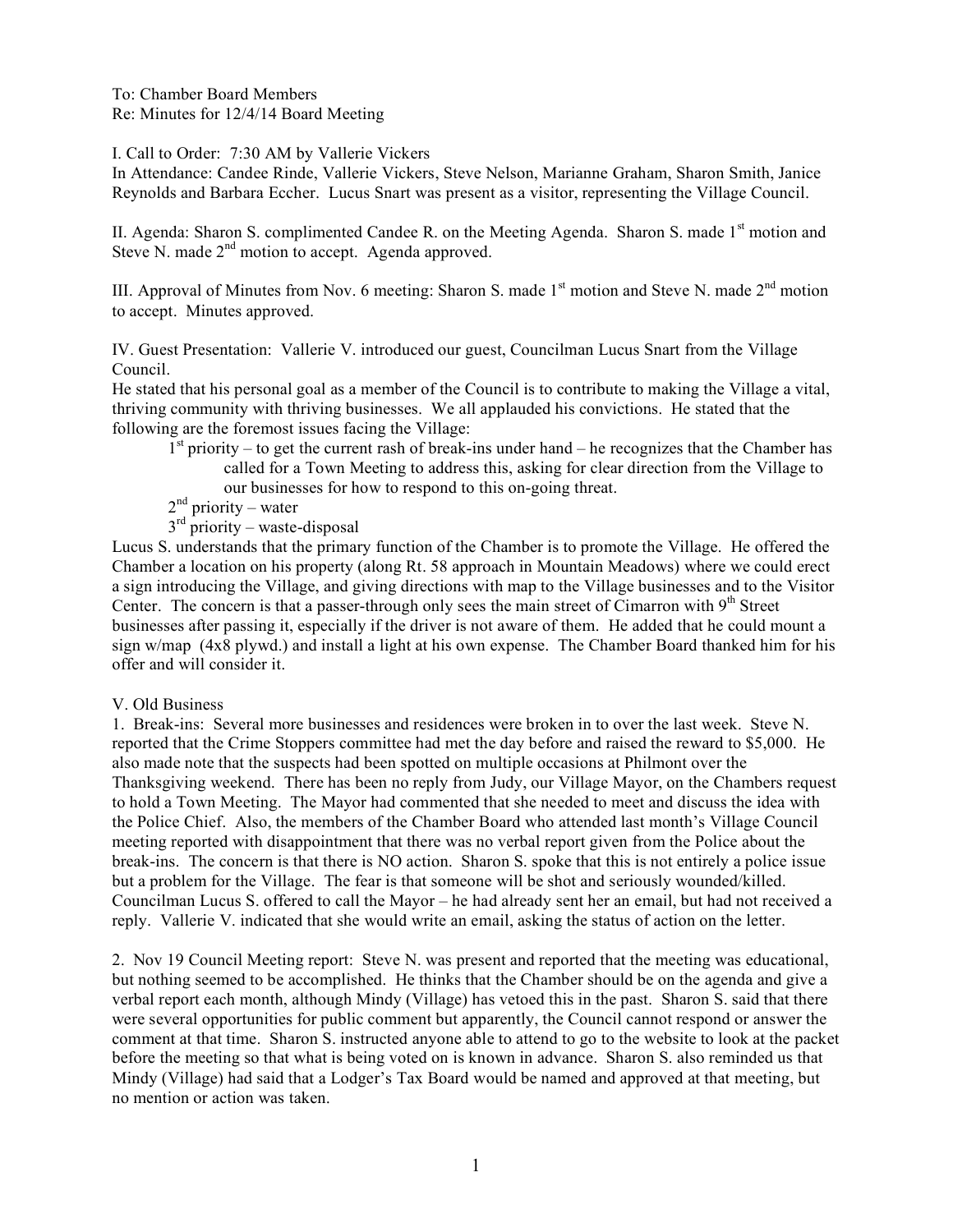3. Debt to Village Hall: Steve N. reported going through all the financial files and had not found any reference to the Chamber authorizing additional project/design fees – overruns from \$38,000 (grant monies) to \$52,000 plus. He made an accounting of the situation for Councilman Lucus's benefit. Sharon S. suggested for the Chamber to keep paying \$50/month no matter who or what we owe. Steve N. suggested that this project was to promote tourism and the Village, and that the funds we spend to pay down the debt can be claimed for refunds under Lodger's Tax. We all thought that this was an interesting twist.

Steve N. suggested that the Port-a-Potties placed on  $9<sup>th</sup>$  Street during the summer months should be paid for by the Village, but if the Chamber pays for half as has been the case, the charge should be resubmitted under the Lodger's Tax. Last summer, the Chamber was billed \$504. Steve N. also stated that the Visitor Center's utility bills should be submitted under the Lodger's Tax, as Mindy (Village) indicated was allowable.

The Board agreed to keep paying the \$50/month to the Village Hall.

4. Vision Paper (letter "Stamping out the Rumor Mill" written by Candee R., our Executive Director): Sharon said it is better to put out a clear message "What the Chamber is About" rather than to be reactive. We discussed the status of Old Cimarron Days. Since attendance has waned over the last 6 years, funds raised were decreasing significantly, and Val Kutz has moved, this will be a good time to make a break from this Chamber sponsored event.

The proposed Informal Member Survey (6 on agenda) fits with the Vision Paper.

5. By-laws revision update: Steve N. is working on this – he thinks the only revision should be the Membership Levels. Sharon S. suggested that she would still like to have our PURPOSES statement simplified, for instance, removing the word "controversies" and the phrase "planning activities." Barbara E. will draft a statement for taking to the members in the survey.

6. CS Ranch grant application: the application was completed and mailed before the deadline Dec. 1. We asked for \$2,000 that we can supplement with raffle funds raised for special projects such as repairs to the Visitor's Center.

## VI. New Business

1. Election results: The election results and number of votes cast for each candidate was read. Newly and re-elected members are Ryan Hammitt, Barbara Eccher, Vallerie Vickers and Marianne Graham. The new members will start at the January meeting when officers will be elected and team assignments given. Teams can also solicit help from general membership. Sharon said that the Teams should work through details and bring reports to the Board meetings. These Teams could be different this next year than the past years.

2. ACI Membership: Candee R. asked whether we would support becoming members of the state level Chamber at \$305 per year. She reminded us that the organization helped our Chamber when Mindy (Village) was withholding the Lodger's Tax due us for over 3 months. We all were concerned over the amount of money and what we would gain, but agreed to keep it in mind. The organization conducts workshops, especially regarding small business issues, which could be helpful to our members.

## VII. Executive Director's Report:

Candee R. reported that we don't yet have a contract from JR for the Canon Copier and wanted authorization to sign it when it comes. Also, we decided to not replace the outside (stolen?) trash can at this time. This will be addressed within the Visitor's Center Team when it becomes an issue.